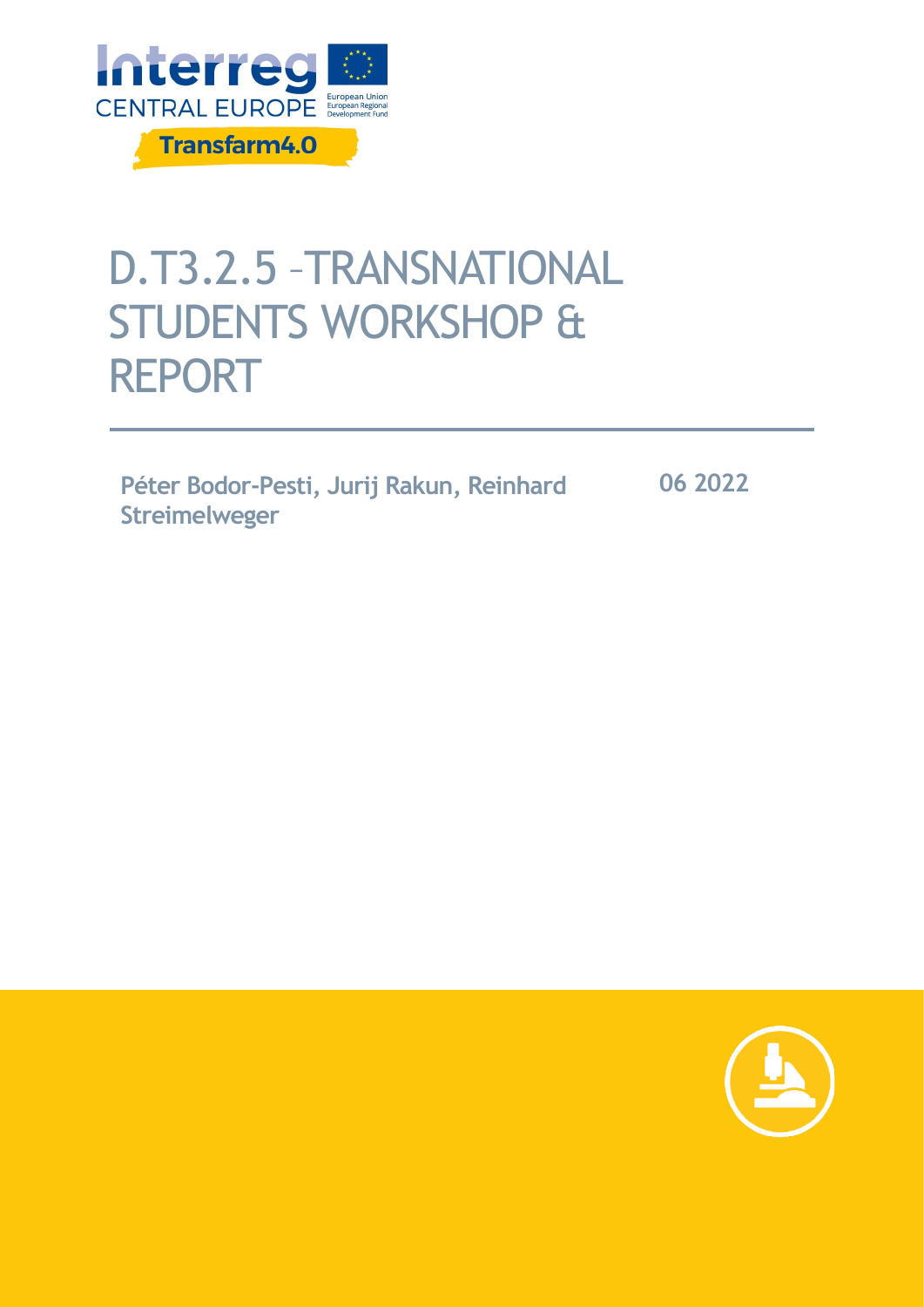



The transnational student workshop was organized by the Francesco Josephinum (Austria), Hungarian University of Agriculture and Life Sciences (Hungary) and University of Maribor (Slovenia) to introduce the student's research topics in the field of precision farming.

The meeting was held on-line on the Tuesday, 18th January 2021 from 10.00 to 12.00.

| Program         |                                                                                                                                              |
|-----------------|----------------------------------------------------------------------------------------------------------------------------------------------|
| $10.00 - 10.05$ | Welcome and presentation Agenda                                                                                                              |
|                 | FJ Section 1: AI in Agriculture (Moderator Dr. Peter Riegler-Nurscher)                                                                       |
| 10.05-10.20     | Topic 1: "Classification of Crops from Satellite Data"                                                                                       |
| 10.20-10.35     | Topic 2: "GNSS-Track Classification"                                                                                                         |
| $10.35 - 10.50$ | Topic 3: "Strawberry Flower Detection"                                                                                                       |
| 10.50-11.10     | Coffee break                                                                                                                                 |
|                 | UNI Maribor Section 2: (Moderator Dr. Jurij Rakun)                                                                                           |
| 11.10-11.25     | Topic 4: Student project - Farmbeast robot                                                                                                   |
|                 | UNI MATE Section 3: (Moderator Dr. Péter Bodor-Pesti)                                                                                        |
| 11.25-11.40     | Topic 5: Sensor Data Acquisition for Precision Viticulture in a FIWARE data lake (the<br>Transfarm4.0 pilot action)                          |
| 11.40-11.55     | Topic 6: Monitoring the grapevine canopy temperature with smartphone thermal<br>camera (a running project in the Department of Viticulture). |
| 12.00           | End of the Meeting                                                                                                                           |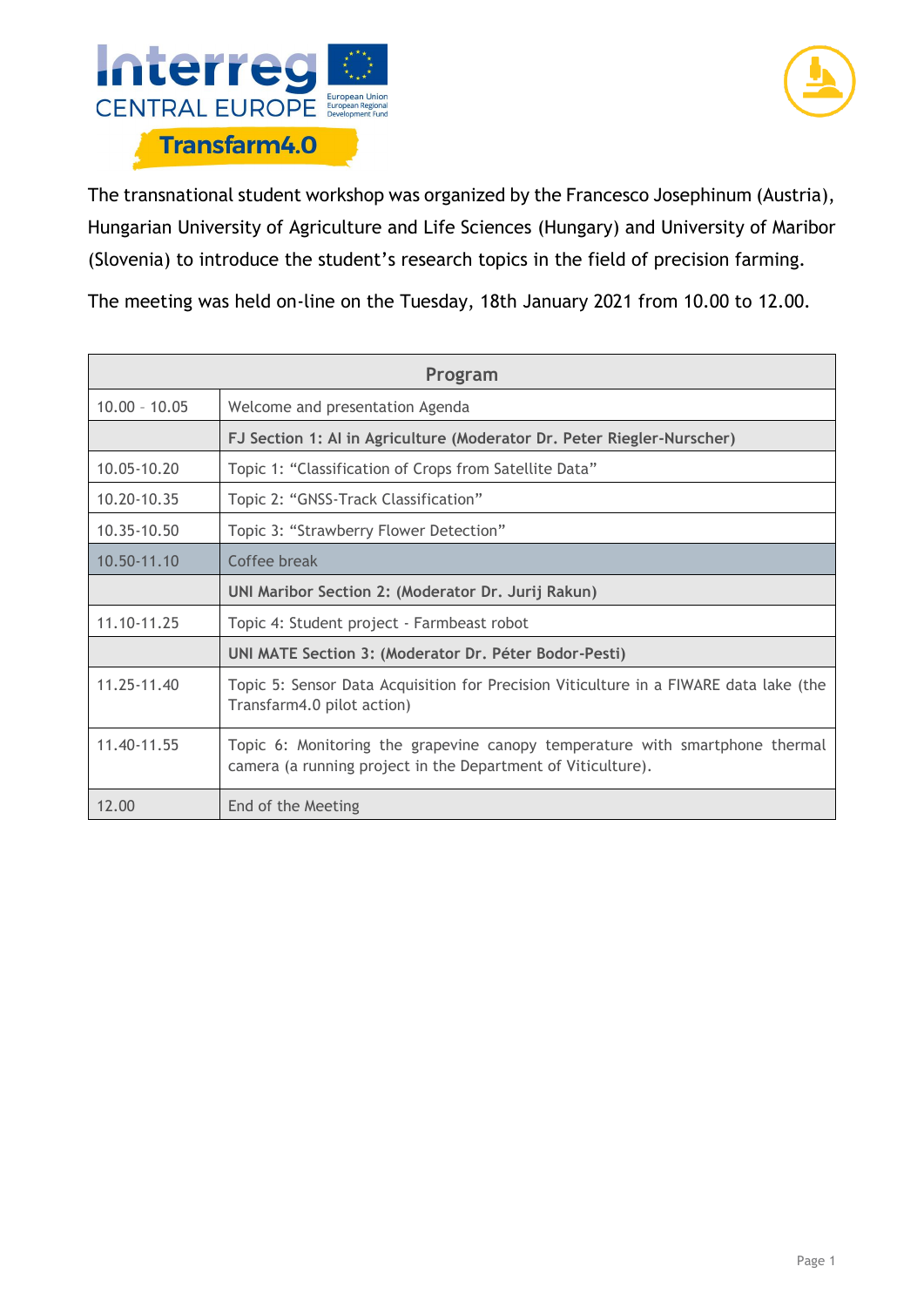



## **Francesco Josephinum (Austria)**

### **Topic 1: "Classification of Crops from Satellite Data"**

Matthias Wahl and Helmut Steinkellner, both students in the 5<sup>th</sup> semester of the bachelorprogramme *Agricultural Technology and Digital Farming* tried to detect and distinguish arable crops using spectral information provided by satellites. In this work, a trained Support Vector Machine (SVM) used the alteration of vegetation indices (NDVI) of selected crops. The images used to calculate the vegetation index were taken from the Sentinel-2 satellite. The team chose winter cereals, maize, grassland, soya, rape, and sugar beet as the most important crops in Austria.

#### **Topic 2: "GNSS-Track Classification"**

The team of Sarah Sulzer, Andreas Wilhelm and Markus Wallner tried to extract GNSS data from the CAN bus data of a tractor and distinguish between road and field travel. In this way, the hours of operation of machines used across farms should be accounted accurately and fair in the future. The AI algorithm presented can even distinguish between fieldwork (operation), turning manoeuvres and standstill.

#### **Topic 3: "Strawberry Blossom Detection"**

Alexander Waschl and Maximilian Kölbl, meanwhile, took on strawberry blossoms. With a specially developed algorithm and the associated YOLO model (you only look once), these can be recognised and distinguished based on their inflorescence. The work shows that the differentiation of strawberry blossoms into blossoming, faded and frozen is possible. In the case of the faded strawberry flowers, however, there was a great risk of confusion with the background, which seems logical due to the optical similarity with the leaves. The results are extremely promising; in further work, models for yield estimation and early detection of crop losses will now be created.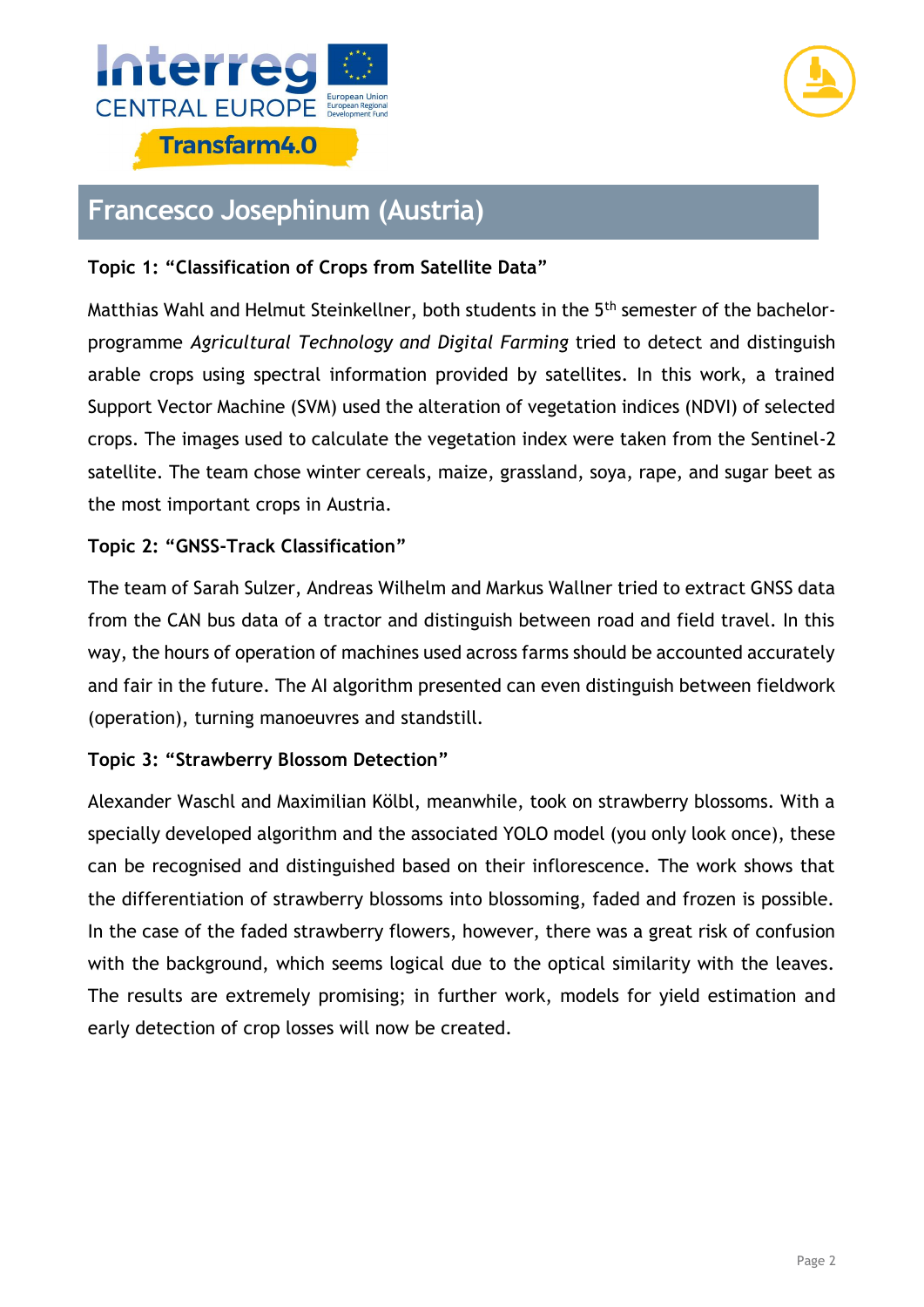



## **University of Maribor (Slovenia)**

#### Topic 4: Student project - Farmbeast robot

The presenter of the student project was Urban Kenda, MSc student from the Faculty of Electrical Engineering and computer Science, University of Maribor. His field of study are mechatronic systems, which also includes agricultural robotic systems. Urban is an active member of the Farmbeast student team from 2018 on, and now also acts as a role of team captain. During his participation in the team, the Farmbeast team won 1<sup>st</sup> prize in Freestyle task @ international Field Robot Event (FRE) 2019, 2<sup>nd</sup> prize in Freestyle taks @ FRE 2021 and 3rd prize in Advance navigation @ FRE 2021.

As part of this workshop Urban presented the challenge involving the development of an autonomous field robot. This included the design and development of the robotic platform and all its electro – mechanical subcomponents, including also the processing units and advance sensors, as well as it software components based on ROS (robot operating system) with all the necessary drivers and nodes. In order to evaluate the work of the team, the team competes with the develop robot each year at the FRE, which is an international competition, where the robots compete in four to five different tasks, including basic navigation, advance navigation, weed / object detection, weed / object handling and freestyle.